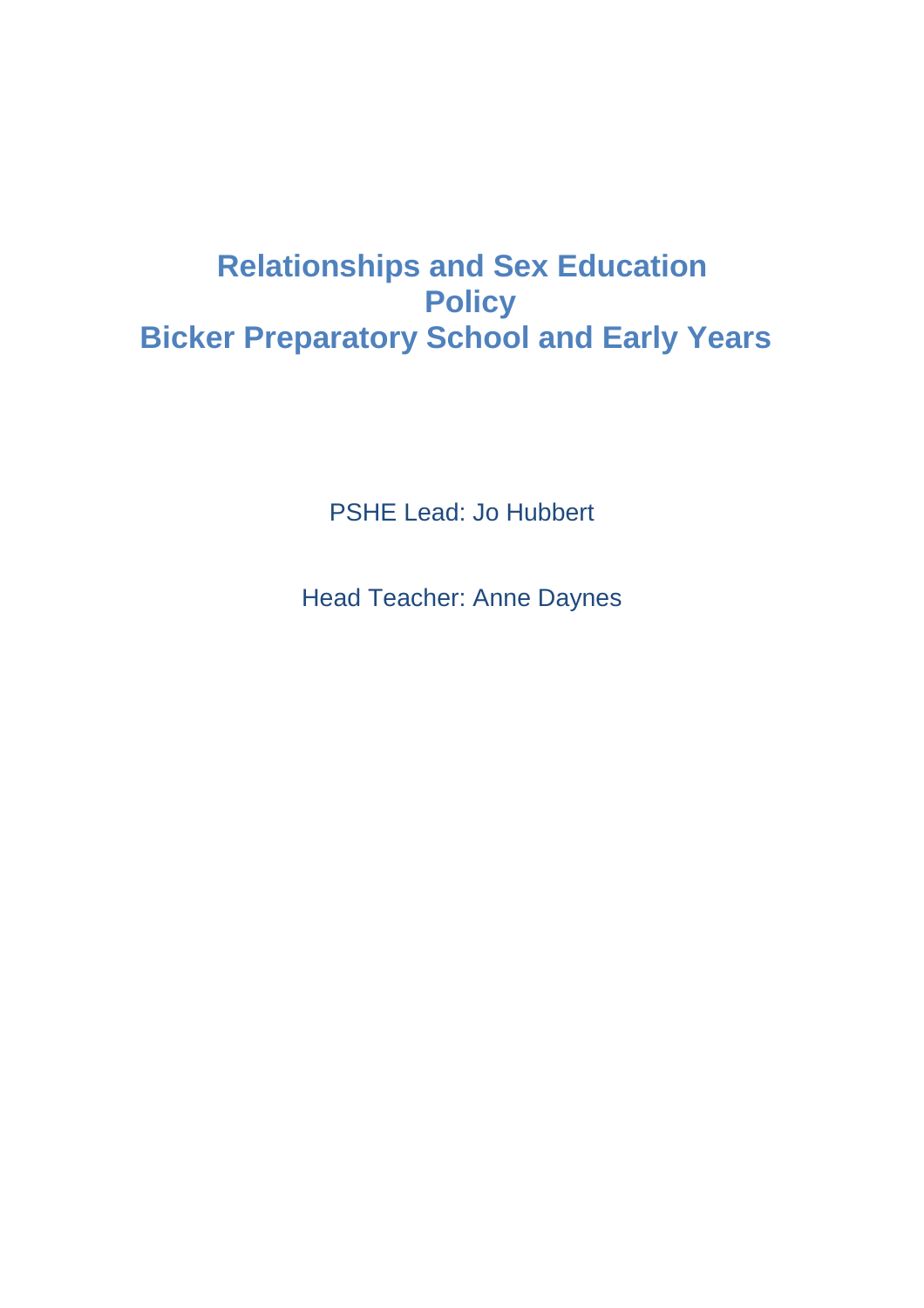# **Relationships and Sex Education Policy**

# **1. Values and Ethos**

#### **Forward from the Secretary of State:**

# **From Relationships Education, Relationships and Sex Education (RSE) and Health Education DFE September 2020. This guidance replaces the Sex and Relationship guidance of 2000.**

"Today's children and young people are growing up in an increasingly complex world and living their lives seamlessly on and offline. This presents many positive and exciting opportunities, but also challenges and risks. In this environment, children and young people need to know how to be safe and healthy, and how to manage their academic, personal and social lives in a positive way.

# **This is why we have made Relationships Education compulsory in all Primary Schools in England.**

Our guiding principles have been that all of the compulsory subject content must be age appropriate and developmentally appropriate. It must be taught sensitively and inclusively, with respect to the backgrounds and beliefs of pupils and parents while always with the aim of providing pupils with the knowledge they need of the law.

We are clear that parents and carers are the prime educators for children on many of these matters. Schools complement and reinforce this role and have told us that they see building on what pupils learn at home as an important part of delivering a good education.

We agree with this principle and congratulate the many schools delivering outstanding provision to support the personal development and pastoral needs of their pupils. We are determined that the subjects must be deliverable and give schools flexibility to shape their curriculum according to the needs of their pupils and communities.

In Primary Schools, we want the subjects to put in place the key building blocks of healthy, respectful relationships, focusing on family and friendships, in all contexts, including online. This will sit alongside the essential understanding of how to be healthy.

At Secondary, teaching will build on the knowledge acquired at primary and develop further pupils' understanding of health, with an increased focus on risk areas such as drugs and alcohol, as well as introducing knowledge about intimate relationships and sex.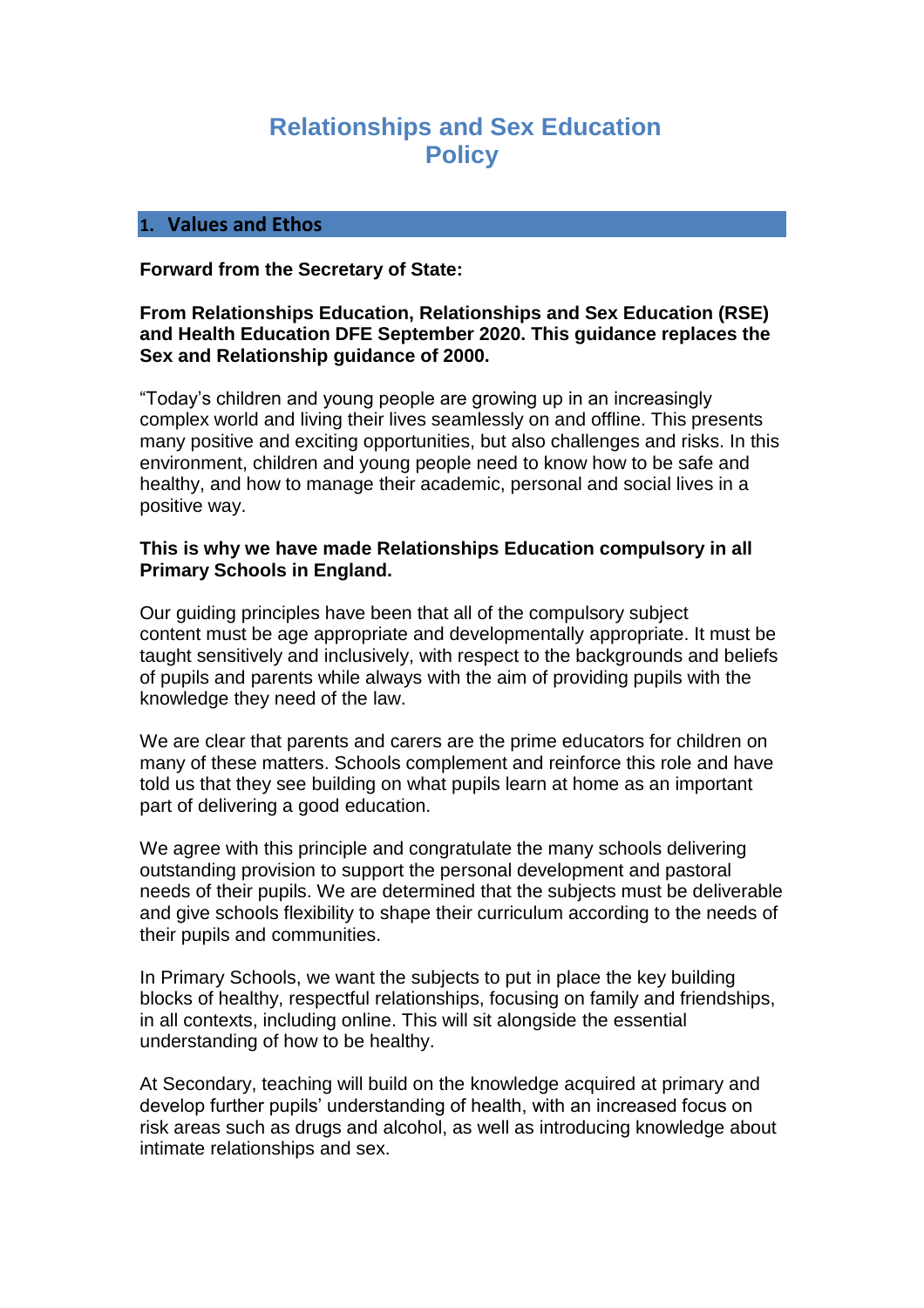Teaching about mental wellbeing is central to these subjects, especially as a priority for parents is their children's happiness. We know that children and young people are increasingly experiencing challenges, and that young people are at particular risk of feeling lonely. The new subject content will give them the knowledge and capability to take care of themselves and receive support if problems arise.

All of this content should support the wider work of schools in helping to foster pupil wellbeing and develop resilience and character that we know are fundamental to pupils being happy, successful and productive members of society.

Central to this is pupils' ability to believe that they can achieve goals, both academic and personal; to stick to tasks that will help them achieve those goals, even when the reward may be distant or uncertain; and to recover from knocks and challenging periods in their lives. This should be complemented by development of personal attributes including kindness, integrity, generosity, and honesty."

#### **2. Roles and Responsibilities**

The RSE Programme and PSHE Lead is Jo Hubbert. The Head Teacher responsible is Anne Daynes. The programme will be taught by Class Teachers.

# **Relationships Education, Relationships and Sex Education (RSE) and Health Education 2020**:

**This document contains information on what schools should do and sets out the legal duties with which schools must comply when teaching Relationships Education, Relationships and Sex Education (RSE) and Health Education.** 

Unless otherwise specified, 'school' means all schools, whether maintained, non-maintained or independent schools, including academies and free schools, non-maintained special schools, maintained special schools and alternative provision, including pupil referral units.

#### **Pupils with Special Educational Needs and Disabilities (SEND)**

Relationships Education, RSE and Health Education must be accessible for all pupils. This is particularly important when planning teaching for pupils with special educational needs and disabilities who represent a large minority of pupils. High quality teaching that is differentiated and personalised will be the starting point to ensure accessibility.

#### **Lesbian, Gay, Bisexual and Transgender (LGBT)**

In teaching Relationships Education and RSE, schools should ensure that the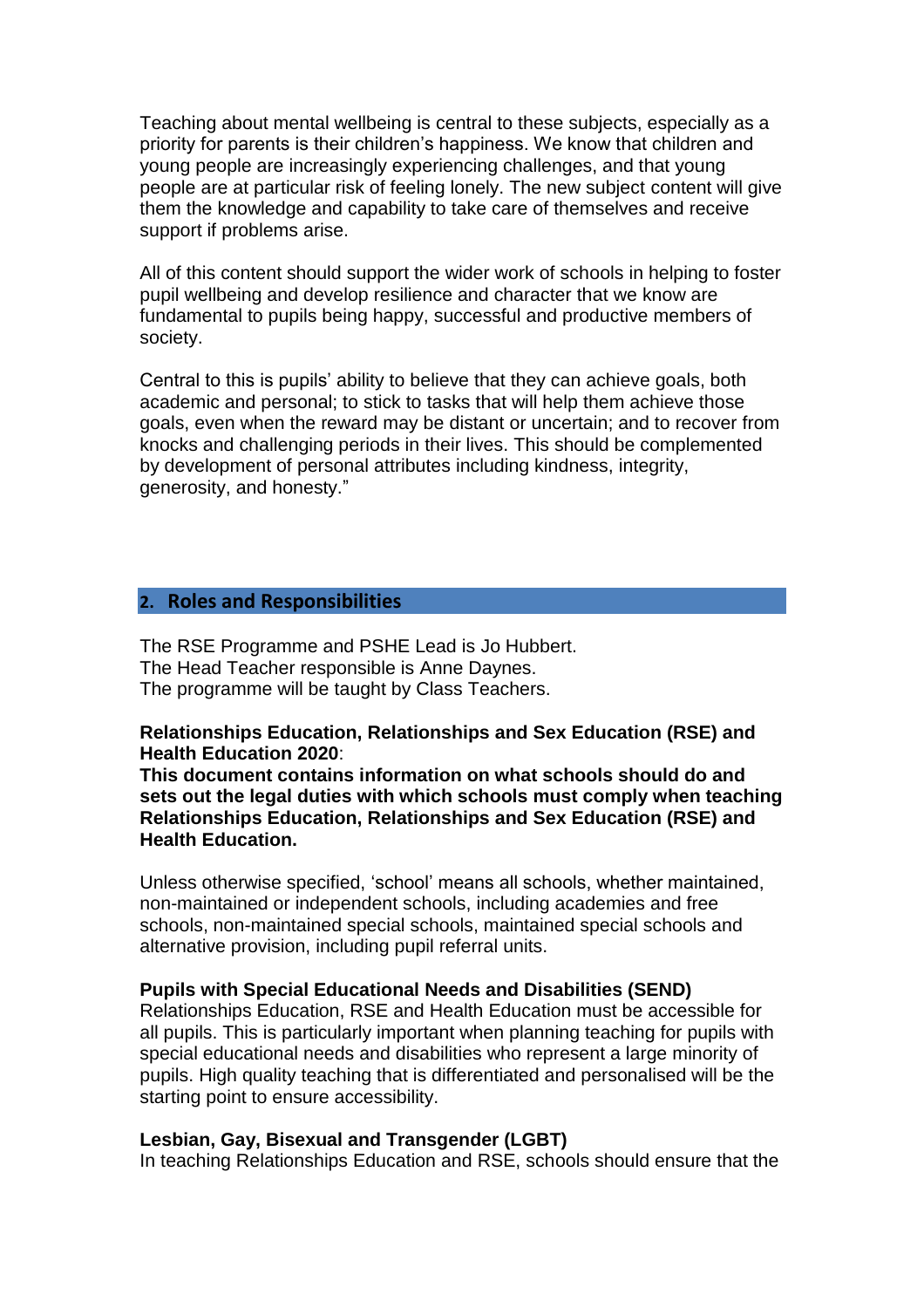needs of all pupils are appropriately met, and that all pupils understand the importance of equality and respect. Schools must ensure that they comply with the relevant provisions of the Equality Act 2010, (please see The Equality Act 2010 and schools: Departmental advice), under which sexual orientation and gender reassignment are amongst the protected characteristics.

Schools should ensure that all of their teaching is sensitive and age appropriate in approach and content. At the point at which schools consider it appropriate to teach their pupils about LGBT, they should ensure that this content is fully integrated into their programmes of study for this area of the curriculum rather than delivered as a stand-alone unit or lesson. Schools are free to determine how they do this, and we expect all pupils to have been taught LGBT content at a timely point as part of this area of the curriculum.

# **3. Legislation**

**Revised Department for Education statutory guidance states that from September 2019 all schools must deliver relationships education in primary schools.**

Documents that inform the school's RSE policy include:

- Keeping Children Safe in Education
- Behaviour and Discipline in Schools
- Equality Act 2010
- Sexual Violence and Sexual Harassment between children in schools and colleges
- **SEND Code of Practice**
- Mental Health and Behaviour in Schools

#### **4. Curriculum Design**

The subjects that will be included in the curriculum are:

- Relationships Education
- Relationships and Sex Education
- Health education

Our approach will be inclusive of gender identity, sexual orientation, disability, diversity, ethnicity, culture, age, religion or belief.

#### **Our Programme:**

| Term     | Title                         | Content                  |
|----------|-------------------------------|--------------------------|
| Autumn 1 | Being Me in my World          | Class, School and        |
|          |                               | <b>Global community</b>  |
| Autumn 2 | <b>Celebrating Difference</b> | Includes anti – bullying |
|          |                               | and diversity work       |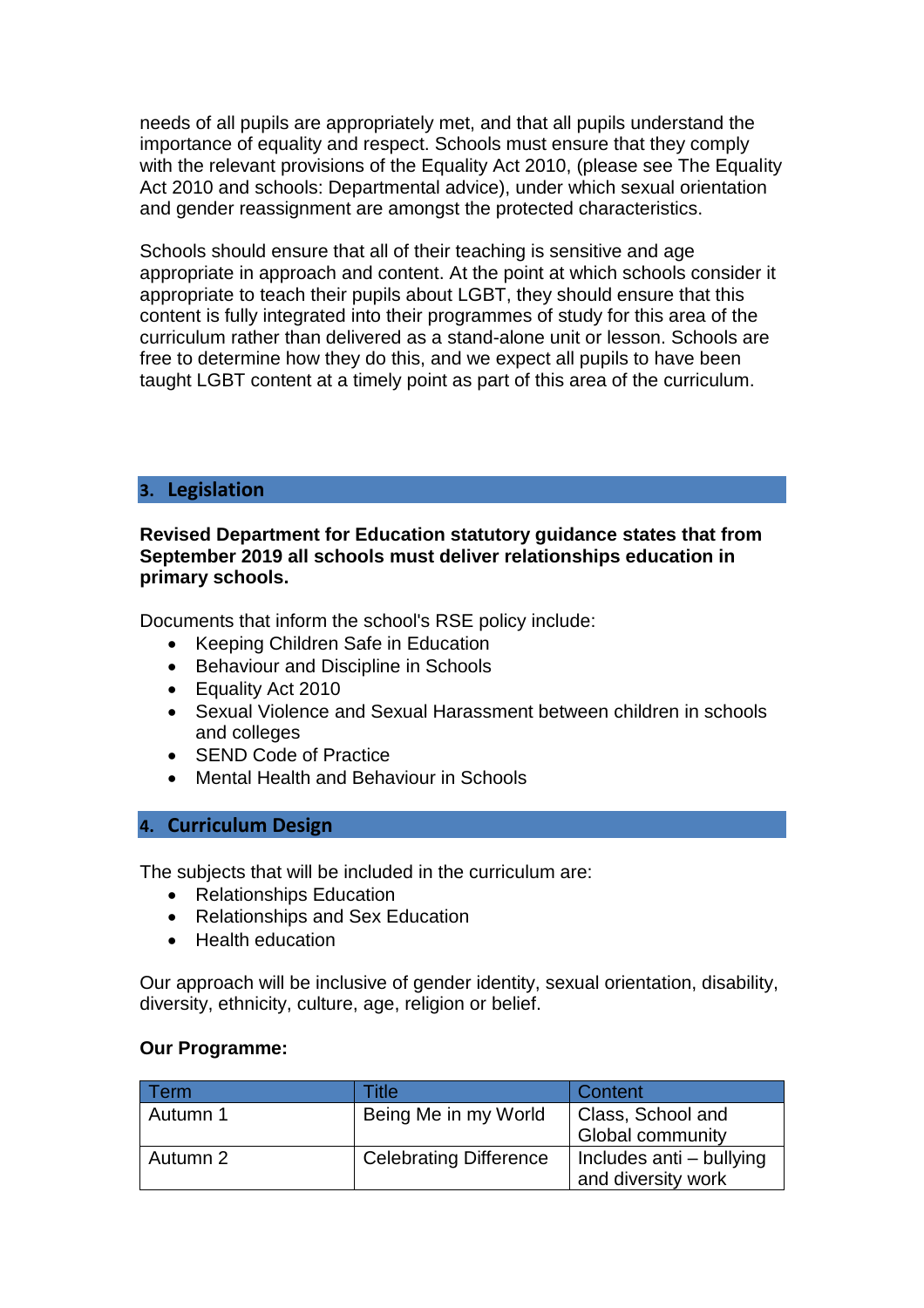| Spring 1 | <b>Dreams and Goals</b> | Goal setting,<br>aspirations and working<br>together                                                                                                  |
|----------|-------------------------|-------------------------------------------------------------------------------------------------------------------------------------------------------|
| Spring 2 | <b>Healthy Me</b>       | Self-esteem and<br>confidence. Drug and<br>alcohol awareness in<br>upper school                                                                       |
| Summer 1 | Relationships           | Friendships, family,<br>relationships and<br>conflict resolution                                                                                      |
| Summer 2 | Changing Me             | Our body parts lower<br>school, sexual<br>reproduction in the<br>human and animal<br>world upper school.<br>Relationships in the<br>context of change |

Our focus will be on teaching the building blocks and characteristics of positive relationships, with particular reference made to friendships, family relationships and relationships with other children and with adults. We will teach the importance of taking turns, how to treat each other with kindness, consideration and respect and the importance of honesty, truthfulness, permission seeking and the differences between appropriate and inappropriate physical contact.

Teaching about families will be sensitive to the needs of the children.

We recognise the importance of resilience supporting children to believe that they can achieve, to persevere with tasks, work towards long term goals and to continue despite setbacks. We value personal attributes of; honesty, courage, humility, kindness, generosity, trustworthiness and a sense of justice.

We will teach children about mental wellbeing. This is to enable them to recognise what is normal and what is an issue themselves and others and how to seek support as early as possible.

# **By the end of Primary School:**

# **Families and People Who Care**

Pupils should know:

• that families are important for children growing up because they can give love, security and stability.

• the characteristics of healthy family life, commitment to each other, including in times of difficulty, protection and care for children and other family members, the importance of spending time together and sharing each other's lives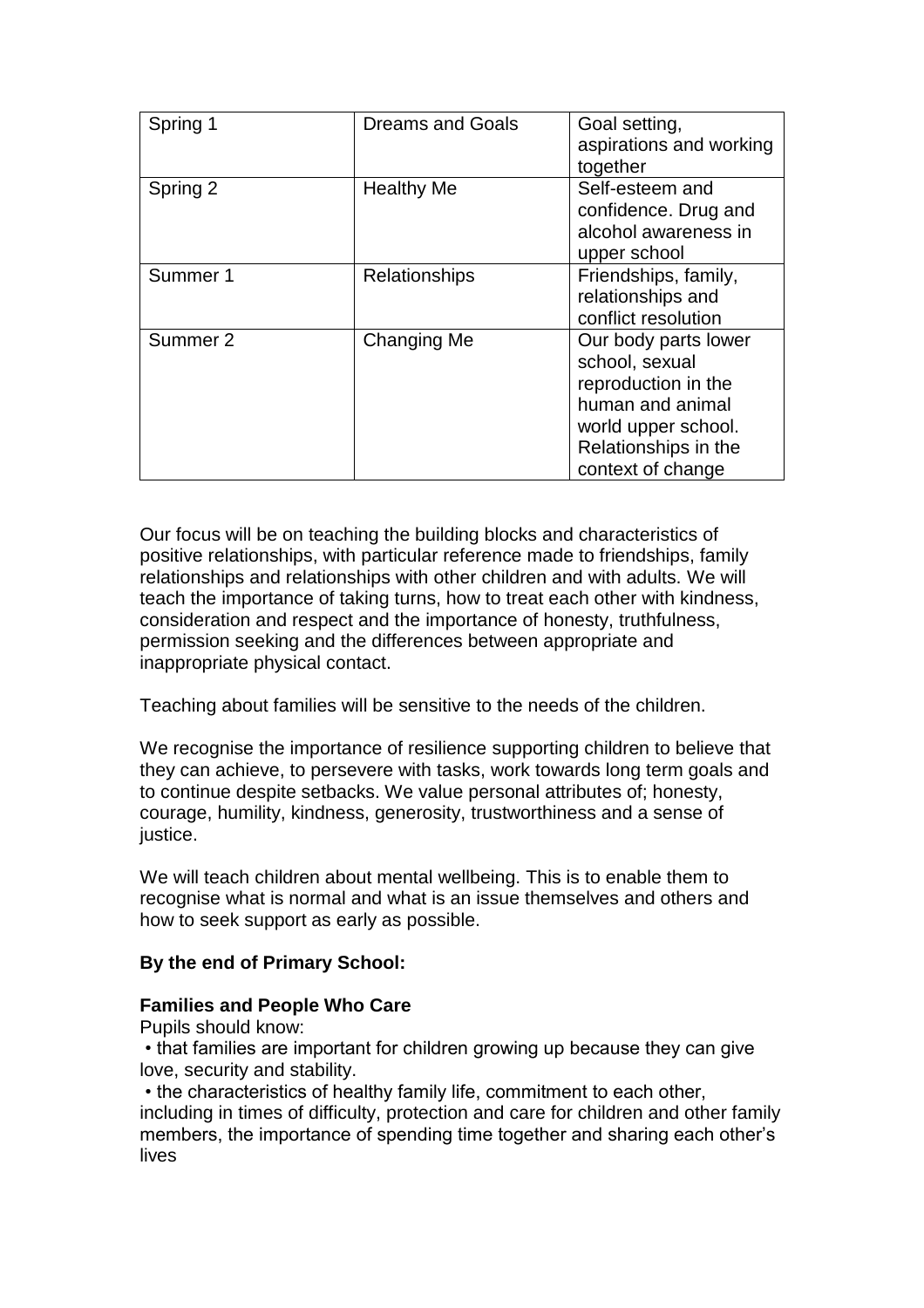. • that others' families, either in school or in the wider world, sometimes look different from their family, but that they should respect those differences and know that other children's families are also characterised by love and care.

• that stable, caring relationships, which may be of different types, are at the heart of happy families, and are important for children's security as they grow up.

• that marriage represents a formal and legally recognised commitment of two people to each other which is intended to be lifelong.

• how to recognise if family relationships are making them feel unhappy or unsafe, and how to seek help or advice from others if needed.

# **Caring Friendships**

Pupils should know:

• how important friendships are in making us feel happy and secure, and how people choose and make friends

. • the characteristics of friendships, including mutual respect, truthfulness, trustworthiness, loyalty, kindness, generosity, trust, sharing interests and experiences and support with problems and difficulties.

• that healthy friendships are positive and welcoming towards others, and do not make others feel lonely or excluded.

• that most friendships have ups and downs, and that these can often be worked through so that the friendship is repaired or even strengthened, and that resorting to violence is never right.

• how to recognise who to trust and who not to trust, how to judge when a friendship is making them feel unhappy or uncomfortable, managing conflict, how to manage these situations and how to seek help or advice from others, if needed.

#### **Respectful Relationships**

Pupils should know:

• the importance of respecting others, even when they are very different from them (for example, physically, in character, personality or backgrounds), or make different choices or have different preferences or beliefs.

• practical steps they can take in a range of different contexts to improve or support respectful relationships.

• the conventions of courtesy and manners.

• the importance of self-respect and how this links to their own happiness.

• that in school and in wider society they can expect to be treated with respect by others, and that in turn they should show due respect to others, including those in positions of authority.

Marriage in England and Wales is available to both opposite sex and same sex couples. The Marriage (Same Sex Couples) Act 2013 extended marriage to same sex couples in England and Wales. The ceremony through which a couple get married may be civil or religious.

• about different types of bullying (including cyberbullying), the impact of bullying, responsibilities of bystanders (primarily reporting bullying to an adult) and how to get help

. • what a stereotype is, and how stereotypes can be unfair, negative or destructive.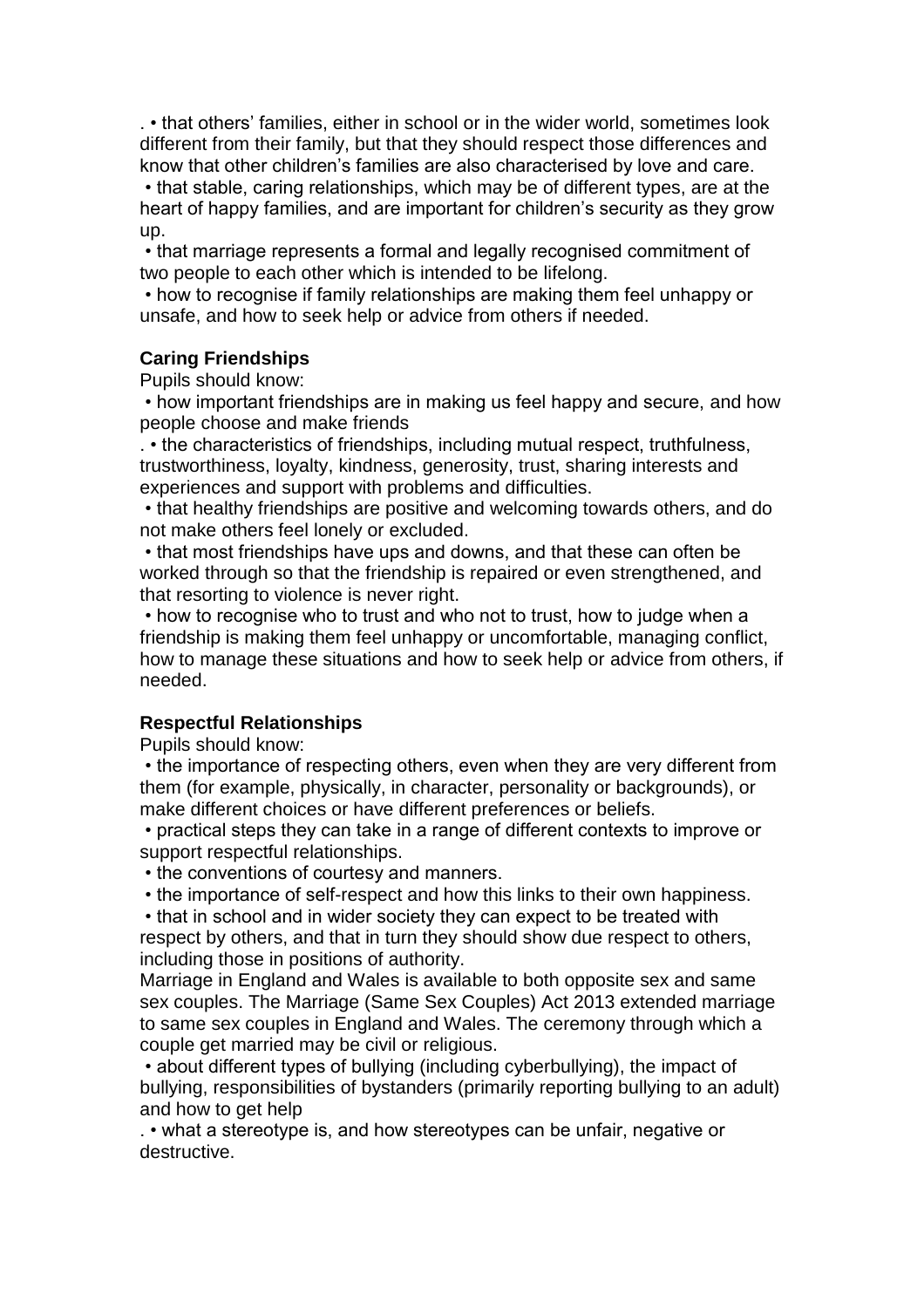• the importance of permission-seeking and giving in relationships with friends, peers and adults

# **Online Relationships**

Pupils should know:

• that people sometimes behave differently online, including by pretending to be someone they are not

. • that the same principles apply to online relationships as to face-to face relationships, including the importance of respect for others online including when we are anonymous.

• the rules and principles for keeping safe online, how to recognise risks, harmful content and contact, and how to report them.

• how to critically consider their online friendships and sources of information including awareness of the risks associated with people they have never met. • how information and data is shared and used online.

# **Being Safe**

Pupils should know:

• what sorts of boundaries are appropriate in friendships with peers and others (including in a digital context)

. • about the concept of privacy and the implications of it for both children and adults; including that it is not always right to keep secrets if they relate to being safe.

• that each person's body belongs to them, and the differences between appropriate and inappropriate or unsafe physical, and other, contact.

• how to respond safely and appropriately to adults they may encounter (in all contexts, including online) whom they do not know.

• how to recognise and report feelings of being unsafe or feeling bad about any adult

. • how to ask for advice or help for themselves or others, and to keep trying until they are heard

. • how to report concerns or abuse, and the vocabulary and confidence needed to do so.

• where to get advice e.g. family, school and/or other sources

#### **Sex Education:**

The Relationships Education, RSE, and Health Education (England) Regulations 2019 have made Relationships Education compulsory in all primary schools. Sex education is not compulsory in primary schools.

The National Curriculum for Science includes subject content in related areas, such as the main external body parts, the human body as it grows from birth to old age (including puberty) and reproduction in some plants and animals.

We will determine whether they need to cover any additional content on sex education to meet the needs of their pupils.

It is important that the transition phase before moving to Secondary School supports pupils' ongoing emotional and physical development effectively. The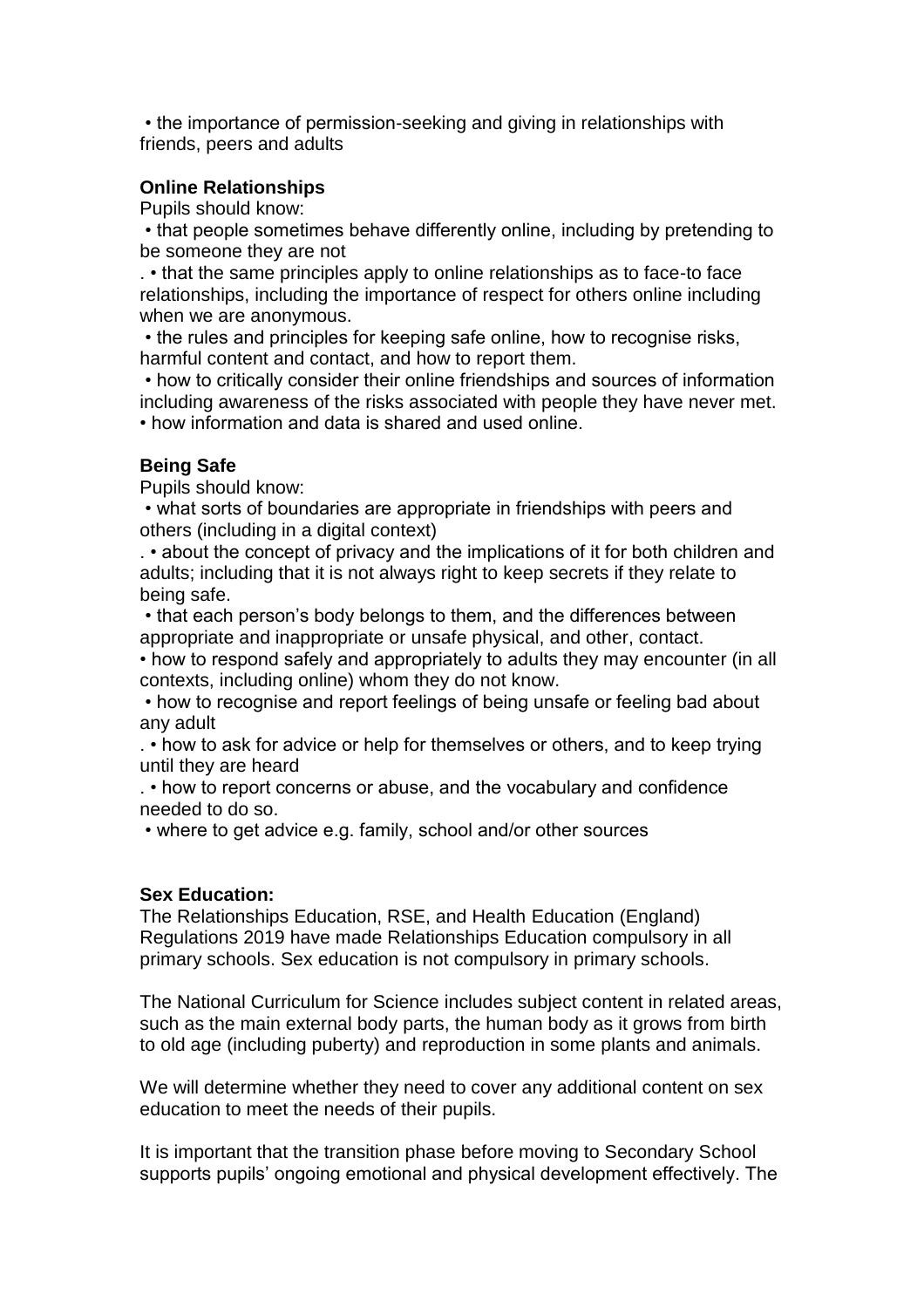Department continues to recommend therefore that all primary schools should have a sex education programme tailored to the age and the physical and emotional maturity of the pupils.

It should ensure that both boys and girls are prepared for the changes that adolescence brings and – drawing on knowledge of the human life cycle set out in the national curriculum for science - how a baby is conceived and born.

# **5. Safe Practice**

Primary-age pupils will often ask their teachers or other adults questions pertaining to sex or sexuality which go beyond what is set out for Relationships Education.

Meeting these objectives will require a graduated, age-appropriate programme of Relationships Education. Children of the same age may be developmentally at different stages, leading to differing types of questions or behaviours.

Teaching methods will take account of these differences (including when they are due to specific special educational needs or disabilities) and the potential for discussion on a one-to-one basis or in small groups.

We will consider what is appropriate and inappropriate in a whole-class setting, as teachers may require support and training in answering questions that are better not dealt with in front of a whole class.

Teachers will deliver the RSE curriculum in a way that allows pupils to explore varying viewpoints by ensuring that information is unbiased and impartial.

# **6. Safeguarding**

#### **The Law:**

At Bicker Preparatory School and Early Years, it is important for us to be aware of what the law says about sex, relationships and young people, as well as broader safeguarding issues.

This includes a range of important facts and the rules regarding sharing personal information, pictures, videos and other material using technology. This will help young people to know what is right and wrong in law, but it can also provide a good foundation of knowledge for deeper discussion about all types of relationships.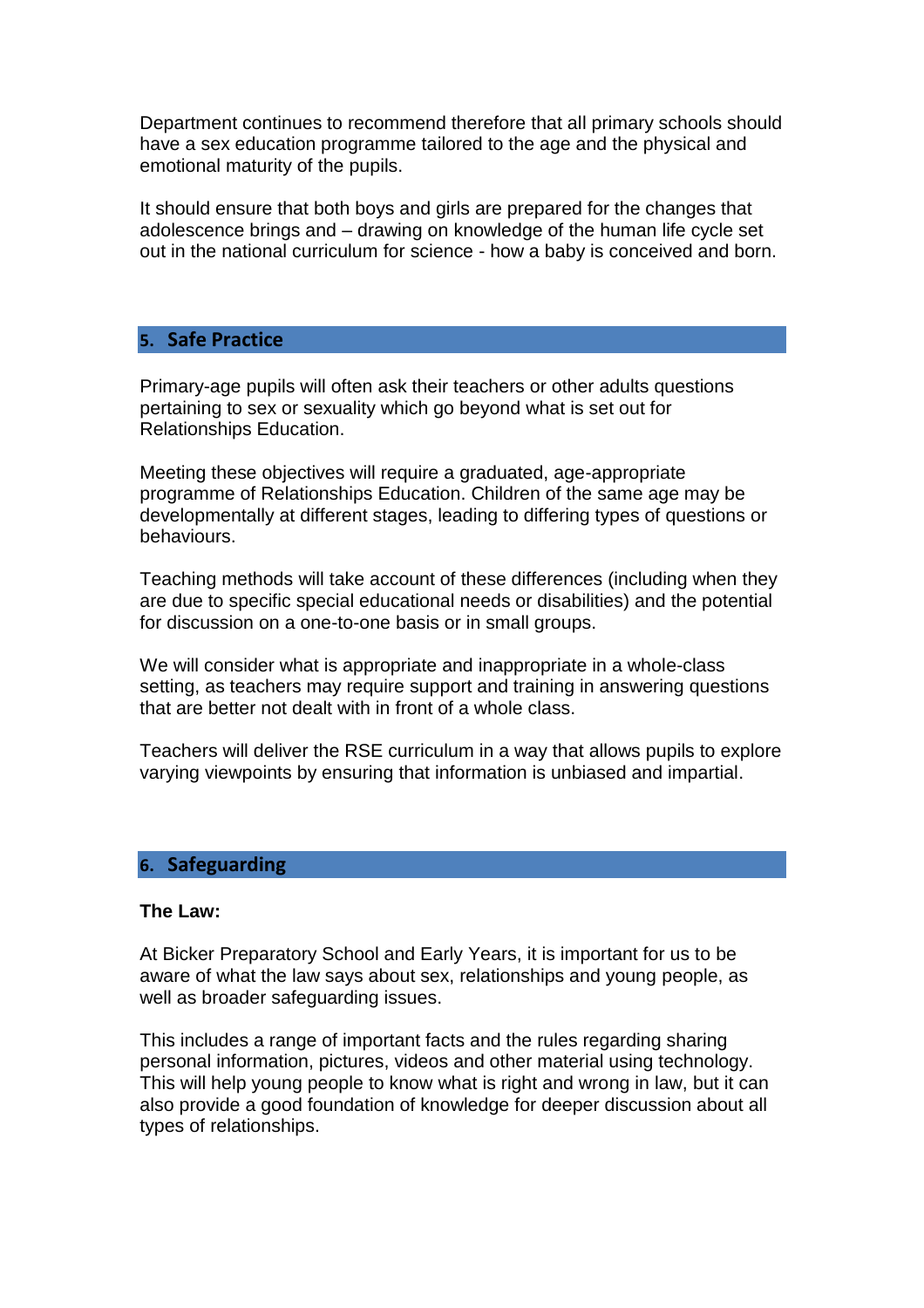There are also many different legal provisions whose purpose is to protect young people and which ensure young people take responsibility for their actions.

Pupils should be made aware of the relevant legal provisions when relevant topics are being taught, including for example:

- marriage
- consent, including the age of consent
- violence against women and girls
- online behaviours including image and information sharing (including 'sexting', youth-produced sexual imagery, nudes, etc.)
- pornography
- abortion
- sexuality
- gender identity
- substance misuse
- violence and exploitation by gangs
- extremism/radicalisation
- criminal exploitation (for example, through gang involvement or 'county lines' drugs operations)
- hate crime
- female genital mutilation (FGM)

#### **Physical Health and Mental Wellbeing**

The aim of teaching pupils about physical health and mental wellbeing is to give them the information that they need to make good decisions about their own health and wellbeing. It should enable them to recognise what is normal and what is an issue in themselves and others and, when issues arise, know how to seek support as early as possible from appropriate sources.

Physical health and mental wellbeing are interlinked, and it is important that pupils understand that good physical health contributes to good mental wellbeing, and vice versa.

It is important for schools to promote pupils' self-control and ability to selfregulate, and strategies for doing so. This will enable them to become confident in their ability to achieve well and persevere even when they encounter setbacks or when their goals are distant, and to respond calmly and rationally to setbacks and challenges.

This integrated, whole-school approach to the teaching and promotion of health and wellbeing has a potential positive impact on behaviour and attainment.

#### **By the end of Primary School:**

#### **Mental Wellbeing**

Pupils should know

• that mental wellbeing is a normal part of daily life, in the same way as physical health.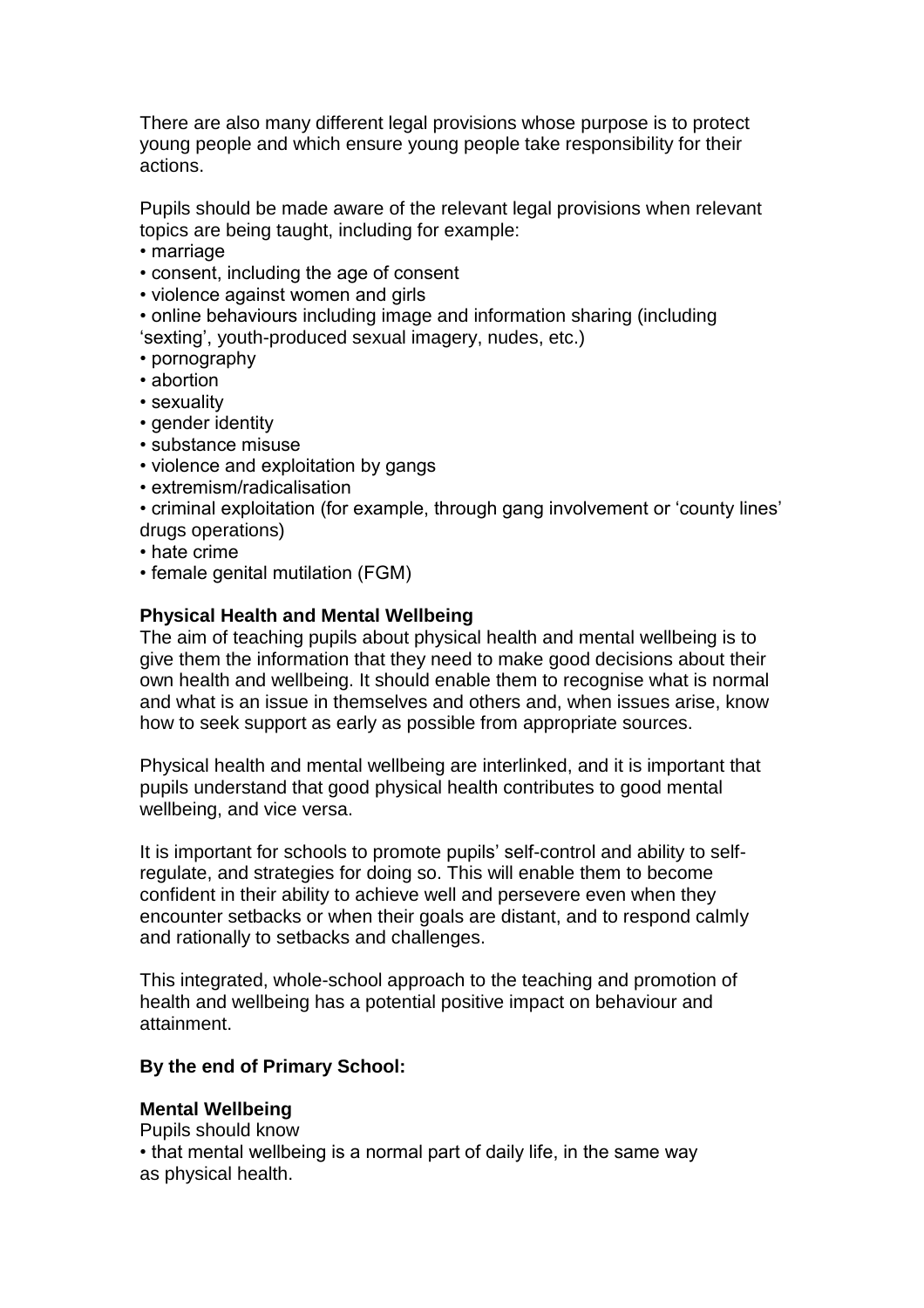• that there is a normal range of emotions (e.g. happiness, sadness, anger, fear, surprise, nervousness) and scale of emotions that all humans experience in relation to different experiences and situations.

• how to recognise and talk about their emotions, including having a varied vocabulary of words to use when talking about their own and others' feelings.

• how to judge whether what they are feeling and how they are behaving is appropriate and proportionate.

• the benefits of physical exercise, time outdoors, community participation, voluntary and service-based activity on mental wellbeing and happiness.

• simple self-care techniques, including the importance of rest, time spent with friends and family and the benefits of hobbies and interests.

• isolation and loneliness can affect children and that it is very important for children to discuss their feelings with an adult and seek support.

• that bullying (including cyberbullying) has a negative and often lasting impact on mental wellbeing.

• where and how to seek support (including recognising the triggers for seeking support), including whom in school they should speak to if they are worried about their own or someone else's mental wellbeing or ability to control their emotions (including issues arising online).

• it is common for people to experience mental ill health. For many people who do, the problems can be resolved if the right support is made available, especially if accessed early enough.

• that for most people the internet is an integral part of life and has many benefits.

#### **Internet Safety and Harms**

Pupils should know

• that for most people the internet is an integral part of life and has many benefits.

• about the benefits of rationing time spent online, the risks of excessive time spent on electronic devices and the impact of positive and negative content online on their own and others' mental and physical wellbeing.

• how to consider the effect of their online actions on others and know how to recognise and display respectful behaviour online and the importance of keeping personal information private.

• why social media, some computer games and online gaming, for example, are age restricted.

• that the internet can also be a negative place where online abuse, trolling, bullying and harassment can take place, which can have a negative impact on mental health.

• how to be a discerning consumer of information online including understanding that information, including that from search engines, is ranked, selected and targeted.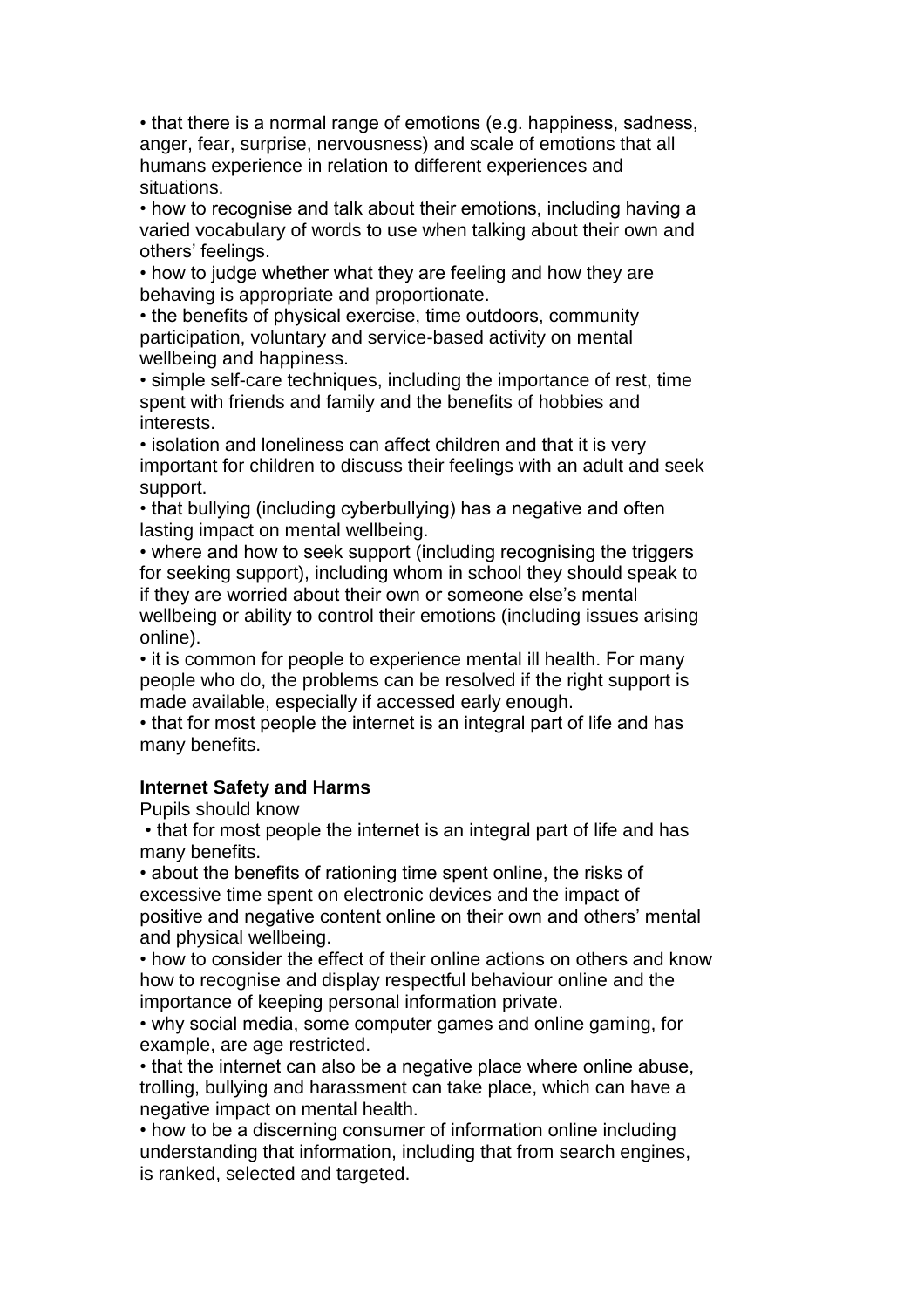• where and how to report concerns and get support with issues online.

# **Physical Health and Fitness**

Pupils should know

• the characteristics and mental and physical benefits of an active lifestyle.

• the importance of building regular exercise into daily and weekly routines and how to achieve this; for example walking or cycling to school, a daily active mile or other forms of regular, vigorous exercise.

• the risks associated with an inactive lifestyle (including obesity).

• how and when to seek support including which adults to speak to in school if they are worried about their health

# **Healthy Eating**

Pupils should know

• what constitutes a healthy diet (including understanding calories and other nutritional content).

• the principles of planning and preparing a range of healthy meals.

• the characteristics of a poor diet and risks associated with unhealthy eating (including, for example, obesity and tooth decay) and other behaviours (e.g. the impact of alcohol on diet or health).

# **Drugs, Alcohol and Tobacco**

Pupils should know

• the facts about legal and illegal harmful substances and associated risks, including smoking, alcohol use and drug-taking.

# **Health and Prevention**

Pupils should know

• how to recognise early signs of physical illness, such as weight loss, or unexplained changes to the body.

• about safe and unsafe exposure to the sun, and how to reduce the risk of sun damage, including skin cancer.

• the importance of sufficient good quality sleep for good health and that a lack of sleep can affect weight, mood and ability to learn.

• about dental health and the benefits of good oral hygiene and dental flossing, including regular check-ups at the dentist.

• about personal hygiene and germs including bacteria, viruses, how they are spread and treated, and the importance of handwashing.

• the facts and science related to allergies, immunisation and vaccination.

# **Basic First Aid**

Pupils should know:

• how to make a clear and efficient call to emergency services if necessary.

• concepts of basic first-aid, for example dealing with common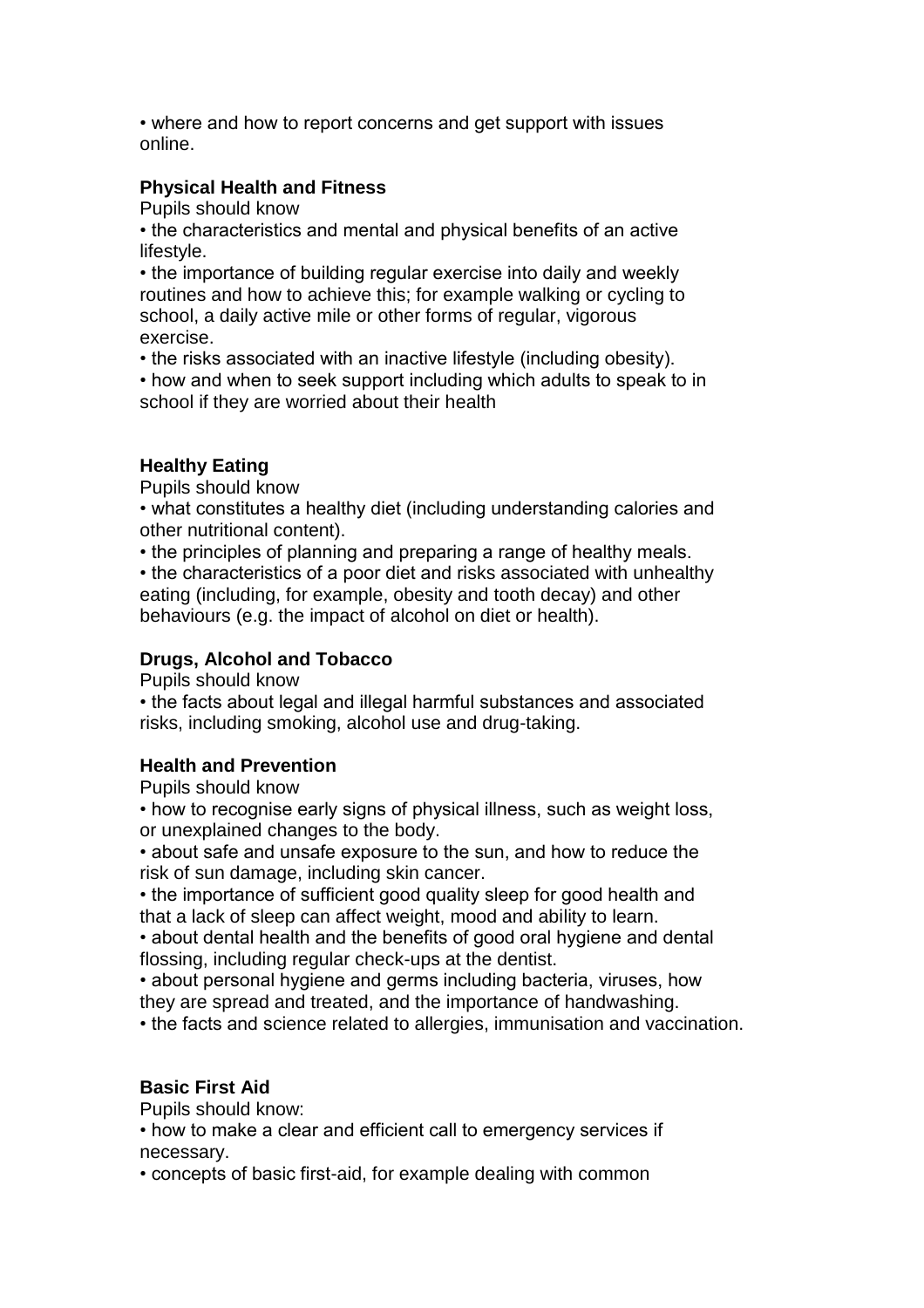injuries, including head injuries.

# **Changing Adolescent Body**

Pupils should know:

• key facts about puberty and the changing adolescent body, particularly from age 9 through to age 11, including physical and emotional changes. • about menstrual wellbeing including the key facts about the menstrual cycle.

**Effective RSE can lead to the disclosure of a child protection issue. We will use our Child Protection and Safeguarding Policies. Teachers are advised to consult with the Designated Safeguarding Lead.** 

# **7. Parents and other stakeholders**

The role of parents in the development of their children's understanding about relationships is vital. We believe parents are the first teachers of their children.

Parents have the right to request that their child be withdrawn for some or all of the sex education part of RSE.

Parents wishing to withdraw are invited to communicate with the Head in order to be able to organise this.

#### **8. Resources**

NSPCC LGBT resources Supporting Children's Mental Health and Wellbeing.

# **9. Assessment and reporting**

Lessons will be planned to ensure that pupils of differing abilities, including the most able are challenged.

Sessions delivered will be evidenced in Topic Books.

The key aspects of delivery are in scope for OFSTED inspection; through the inspector's consideration of pupils' personal development, behaviour and welfare and spiritual, moral, social and cultural development.